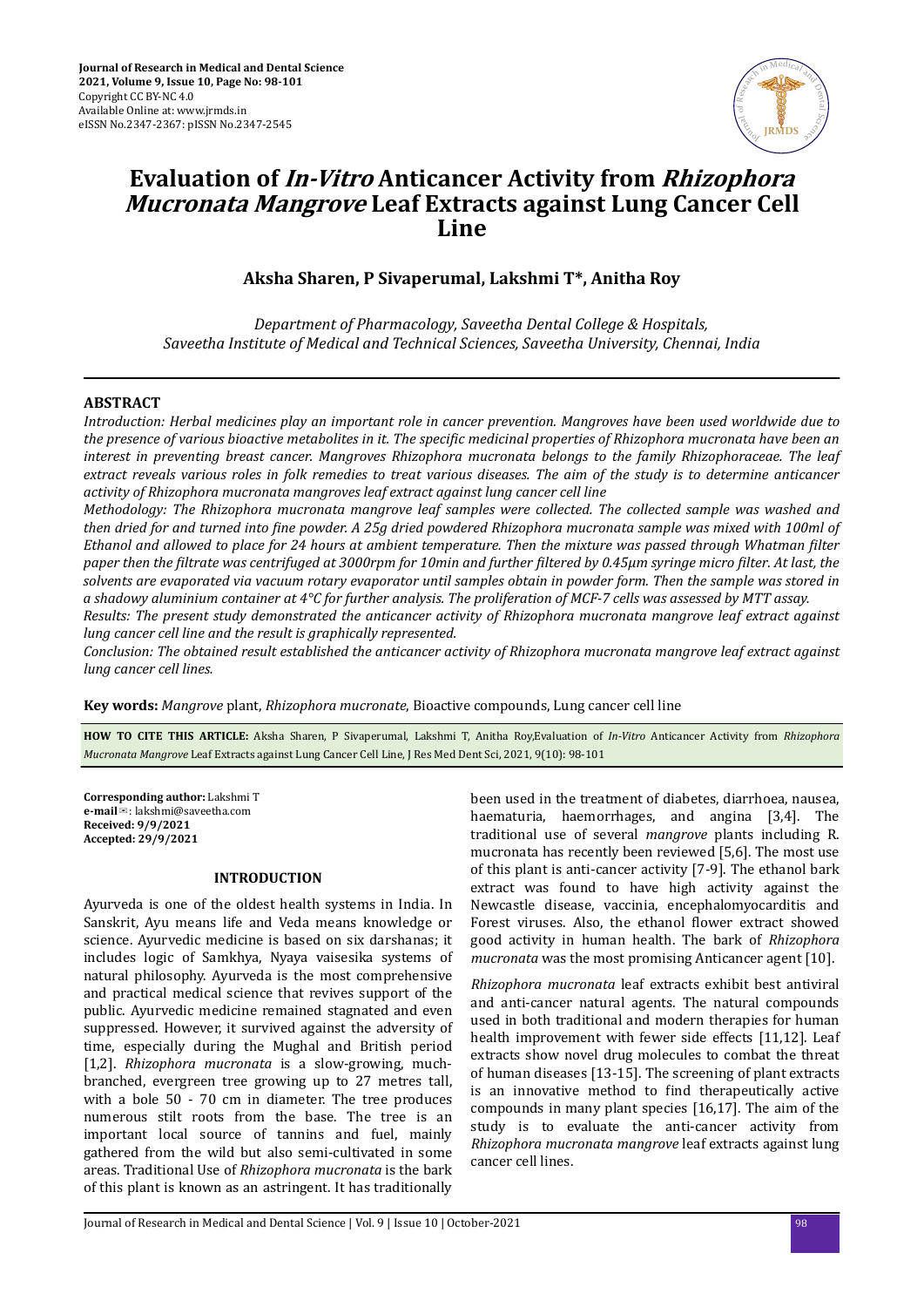#### **MATERIALS AND METHODS**

#### **Sample collection and preparation**

The *Rhizophora mucronata mangrove* leaf samples were collected from the Parangipettai, Tamilnadu. The collected sample was washed thoroughly with tap water then was dried in shadow for 48 hrs and further oven dried for 24hrs and turned into fine powder by mortar and pestle.

#### **Preparation of extraction**

25g of dried powdered *Rhizophora mucronata* sample was mixed with 100ml of Ethanol and allowed to place for 24 hours at ambient temperature. Then the mixture was passing through Whatman filter paper (No.4) then the filtrate was centrifuged at 3000rpm for 10min and further filtered by 0.45µm syringe micro filter. At last, the solvents are evaporated via vacuum rotary evaporator until samples obtain in powder form. Then the sample was stored in a shadowy aluminium container at 4ºC for further analysis.

#### **MTT Assay**

The proliferation of MCF-7 cells was assessed by MTT assay Safadi et al., (2003). MCF-7cells were plated in 48 well plates at a concentration of 2x104 cells/well 24 hours after plating, cells were washed twice with 500μl of serum-free medium and starved by incubating the cells in serum-free medium for 3 hours at 37ºC. After starvation, cells were treated with *Rhizophora mucronata* extract in different concentrations for 24 hours. At the end of treatment, the medium from control and *Rhizophora mucronata* extract treated cells were discarded and 200μl of MTT containing DMEM (0.5 mg/ml) was added to each well. The cells were then incubated for 4h at 37ºC in the CO2 incubator.

The MTT containing medium was then discarded and the cells were washed with 1x PBS. The crystals were then dissolved by adding 200μl of solubilization solution and this was mixed properly by pipetting up and down. Then the formed crystals were dissolved in dimethyl sulfoxide (200μl) and incubated in dark for an hour. Then the intensity of the color developed was assayed using a Micro ELISA plate reader at 570 nm. The number of viable cells was expressed as the percentage of control cells cultured in serum-free medium. Cell viability in control medium without any treatment was represented as 100%. The cell viability is calculated using the formula: % cell viability=(A570 nm of treated cells/A570 nm of control cells)×100.

#### **Morphology study**

Based on MTT assay we selected the optimal doses (300µg/ml) for further studies. Analysis of cell morphology changes by a phase contrast microscope. 3×104cells were seeded in 6 well plates and treated with R. mucronata extract (500µg/ml for MCF-7 cells) for 24h. At the end of the incubation period, the medium was removed, and cells were washed once with a phosphate buffer saline (PBS pH 7.4). The plates were observed under a phase contrast microscope.

#### **Statistical analysis**

All data obtained were analysed by Student's-t-test using MS-Excel, represented as mean ± SD for triplicates. The results were computed statistically (SPSS/10 Software Package; SPSS Inc., Chicago, IL, USA) using one-way ANOVA. The level of statistical significance was set at p<0.05.

#### **RESULTS AND DISCUSSION**

It is shown in the results that the *Rhizophora mucronata* tested in this investigation possess anticancer activity. *Mangrove* leaf extract have high phenolics and flavonoid contents and also, high antioxidant activity with a low IC50. Also, there are strong positive and significant correlations between DPPH radical scavenging and phenolics and flavonoid contents. As the phenolic compounds and flavonoids are the main contributors of anticancer activity in these *mangrove* leaf extract (Figure 1).



**Figure 1: showing anticancer activity of** *Rhizophora mucronata mangrove* **leaf extract against lung cancer cell line. X-Axis represents the concentration in μl and Y-Axis represents the percentage of cell viability.**

The contribution of new and novel products from potential bioactive plants or their extracts for disease treatment and prevention is still vast, despite the overshadowing by recent synthetic chemistry as a method of drug discoveries and drug productions [17,18]. Moreover, plant derived drugs like vinblastine, vincristine, taxol, and camptothecin had led to greatest extent within the vicinity of antitumor upon where the drugs were reported to improvise the chemotherapy of some cancers [19]. Plants contain almost unlimited capacity to generate compounds that fascinates researchers in the quest for new and novel chemotherapeutics The persistence search for new Anticancer compounds in plant medicines and traditional foods is a realistic and promising strategy for its prevention. Numerous compounds found in plants with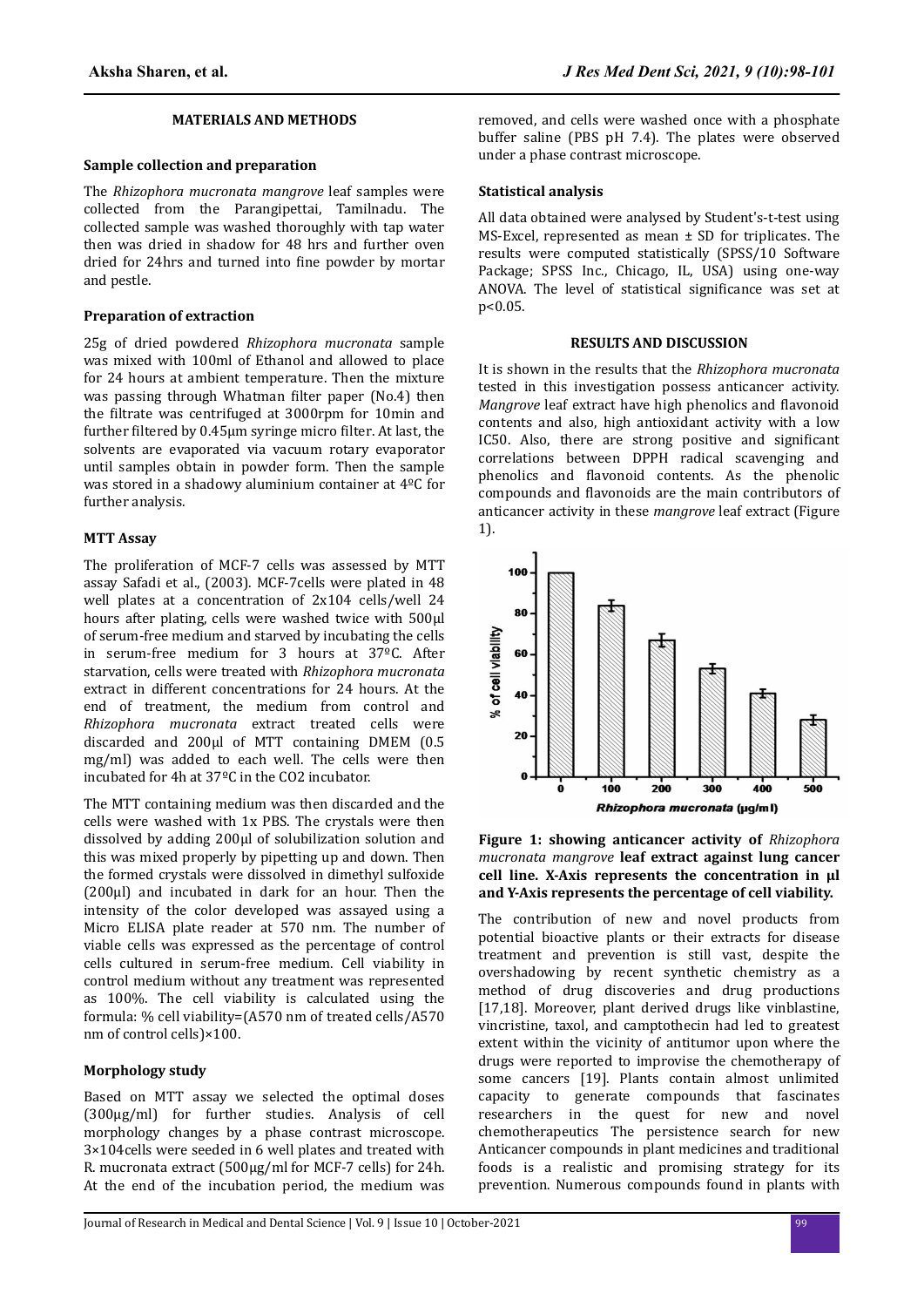anticancer properties are such as alkaloids, phenylpropanoids, and terpenoids. Therefore, in this study *Rhizophora mucronata mangrove* leaf extract was evaluated as a new anticancer agent by using MTT assays. Plants used in folk and traditional medicines have been accepted as leads for therapeutic drug development in modern medicine. *Rhizophora mucronata mangrove* leaf extract was chosen for this study due to its use as a wound healing agent among the natives of Africans and as therapeutic agent in other parts of the world [20–22]. Hence this study the cytotoxicity was evaluated in vitro. Studies have observed the presence of many bioactive compounds in the methanolic extracts of this plant including tannins, alkaloids, steroids, saponins, terpenoids, and flavonoids which exhibit various biological activities [23-26]. These compounds are present in several food items and hold great potential as drug candidates due to their safety, low toxicity and wide acceptance amongst the public [27–29].

The focus of the current research has been based on the identification of natural and synthetic compounds that can be used in the prevention or the treatment of cancer [30,31]. Methanolic extract of *Rhizophora mucronata* showed the presence of carbohydrates, phenol, alkaloid, amino acids, fat, flavonoids, glycosides, phenols, protein, saponins, sterols and tannins. Fourier-transform infrared spectroscopy (FTIR) confirmed the presence of primary. secondary amines, amides, alkanes, alkynes, aldehydes, saturated aliphatic, primary amines, alkyl halides, aliphatic amines, carboxylic acids, alkyl halides and alkyne [32-35]. The percentage of viability of Michigan Cancer Foundation-7 (MCF-7) cell line for control is 100%. Based on the result of present study, it can also be concluded that the effect on methanolic extract of *R. mucronata* has the anticancer activity potential in MCF-7 cell line. The limitations can be constrained by global climate change and terrestrial for its vegetation. The future scope is to create awareness and better knowledge about the anticancer properties of *Rhizophora mucronata* as found that high dietary intake of natural phenolics is strongly associated with longer life expectancy, reduced risk of developing some chronic diseases, various types of cancer, diabetes, obesity, improved endothelial function and reduced blood pressure.

# **CONCLUSION**

In conclusion, the obtained result established the preliminary phytochemical analysis of *Rhizophora mucronata* leaf. The outcome of the existing study encourages carrying out further compounds identification present in the extract. Large screening is required for the evaluation of natural products. This provides a way for the future pipeline in drug discovery. Thus, *Rhizophora mucronata* possesses various pharmaceutical properties in the field of herbal medicine.

# **ACKNOWLEDGEMENT**

The authors would like to thank Saveetha Dental College, SIMATS for providing a platform to conduct this research.

#### **CONFLICT OF INTEREST**

The authors declare that there was no conflict of interest.

### **REFERENCES**

- 1. [Patwardhan B. Ayurveda, evidence-base and](https://dx.doi.org/10.4103%2F0975-9476.72605) scientific [rigor. J Ayurveda Integrative Med 2010;](https://dx.doi.org/10.4103%2F0975-9476.72605) [1:169.](https://dx.doi.org/10.4103%2F0975-9476.72605)
- 2. [Rajeshkumar S, Venkat Kumar S, Ramaiah A, et al.](https://doi.org/10.1016/j.enzmictec.2018.06.009) [Biosynthesis of zinc oxide nanoparticles](https://doi.org/10.1016/j.enzmictec.2018.06.009) [usingMangifera indica leaves and evaluation of](https://doi.org/10.1016/j.enzmictec.2018.06.009) [their antioxidant and cytotoxic properties in lung](https://doi.org/10.1016/j.enzmictec.2018.06.009) [cancer \(A549\) cells. Enzyme Microb Technol](https://doi.org/10.1016/j.enzmictec.2018.06.009) [2018; 117:91–95.](https://doi.org/10.1016/j.enzmictec.2018.06.009)
- 3. https://link.springer.com/referencework/ 10.1007%2F978-0-387-70638-2
- 4. https://www.biodiversitylibrary.org/bibliography/ 137025
- 5. [Nandhini NT, Rajeshkumar S, Mythili S. The](https://doi.org/10.1016/j.bcab.2019.101138) [possible mechanism of eco-friendly synthesized](https://doi.org/10.1016/j.bcab.2019.101138) [nanoparticles on hazardous dyes degradation.](https://doi.org/10.1016/j.bcab.2019.101138) [Biocatalysis Agricultural Biotechnol 2019;](https://doi.org/10.1016/j.bcab.2019.101138) [19:101138.](https://doi.org/10.1016/j.bcab.2019.101138)
- 6. [Rajkumar PV, Prakasam A, Rajeshkumar S, et al.](https://doi.org/10.1016/j.sajce.2019.11.005) [Green synthesis of silver nanoparticles using](https://doi.org/10.1016/j.sajce.2019.11.005) [Gymnema sylvestre leaf extract and evaluation of](https://doi.org/10.1016/j.sajce.2019.11.005) [its antibacterial activity. South African J Chem Eng](https://doi.org/10.1016/j.sajce.2019.11.005) [2020; 32:1-4.](https://doi.org/10.1016/j.sajce.2019.11.005)
- 7. [Premanathan M, Kathiresan K, Chandra K.](https://doi.org/10.3109/13880209509088153) [Antiviral evaluation of some marine plants](https://doi.org/10.3109/13880209509088153) [against semliki forest virus. Int J Pharmacognosy](https://doi.org/10.3109/13880209509088153) [1995; 33:75–77.](https://doi.org/10.3109/13880209509088153)
- 8. [Santhoshkumar J, Sowmya B, Venkat Kumar S, et](https://doi.org/10.1016/j.sajce.2019.04.001) [al. Toxicology evaluation and antidermatophytic](https://doi.org/10.1016/j.sajce.2019.04.001) [activity of silver nanoparticles synthesized using](https://doi.org/10.1016/j.sajce.2019.04.001) leaf extract of Passiflora [caerulea. South African J](https://doi.org/10.1016/j.sajce.2019.04.001) [Chem Eng 2019; 29:17–23.](https://doi.org/10.1016/j.sajce.2019.04.001)
- 9. [Premanathan M, Kathiresan K, Yamamoto N, et al.](https://doi.org/10.1271/bbb.63.1187) [In vitroanti-human](https://doi.org/10.1271/bbb.63.1187) immunodeficiency virus [activity of polysaccharide from Rhizophora](https://doi.org/10.1271/bbb.63.1187) [mucronatapoir. Biosci Biotechnol Biochem 1999;](https://doi.org/10.1271/bbb.63.1187) [63:1187–1191.](https://doi.org/10.1271/bbb.63.1187)
- 10. [Kathiswar RR, Ezhilarasan D, Rajeshkumar S. β](https://doi.org/10.1002/jbm.a.36953)[sitosterol-assisted silver nanoparticles activates](https://doi.org/10.1002/jbm.a.36953) [Nrf2 and triggers mitochondrial apoptosis via](https://doi.org/10.1002/jbm.a.36953) [oxidative stress in human hepatocellular cancer](https://doi.org/10.1002/jbm.a.36953) [cell line. J Biomed Materials Res 2020; 108:1899–](https://doi.org/10.1002/jbm.a.36953) [1908.](https://doi.org/10.1002/jbm.a.36953)
- 11. [Saravanan M, Arokiyaraj S, Lakshmi T, et al.](https://doi.org/10.1016/j.micpath.2018.02.008) [Synthesis of silver nanoparticles from](https://doi.org/10.1016/j.micpath.2018.02.008) [Phenerochaete chrysosporium \(MTCC-787\) and](https://doi.org/10.1016/j.micpath.2018.02.008) [their antibacterial activity against human](https://doi.org/10.1016/j.micpath.2018.02.008) [pathogenic bacteria. Microb Pathogenesis 2018;](https://doi.org/10.1016/j.micpath.2018.02.008) [117:68–72.](https://doi.org/10.1016/j.micpath.2018.02.008)
- 12. [Gheena S, Ezhilarasan D. Syringic acid triggers](https://doi.org/10.1177/0960327119839173) [reactive oxygen species–mediated cytotoxicity in](https://doi.org/10.1177/0960327119839173) [HepG2 cells. Human Exp Toxicol 2019; 38:694–](https://doi.org/10.1177/0960327119839173) [702.](https://doi.org/10.1177/0960327119839173)